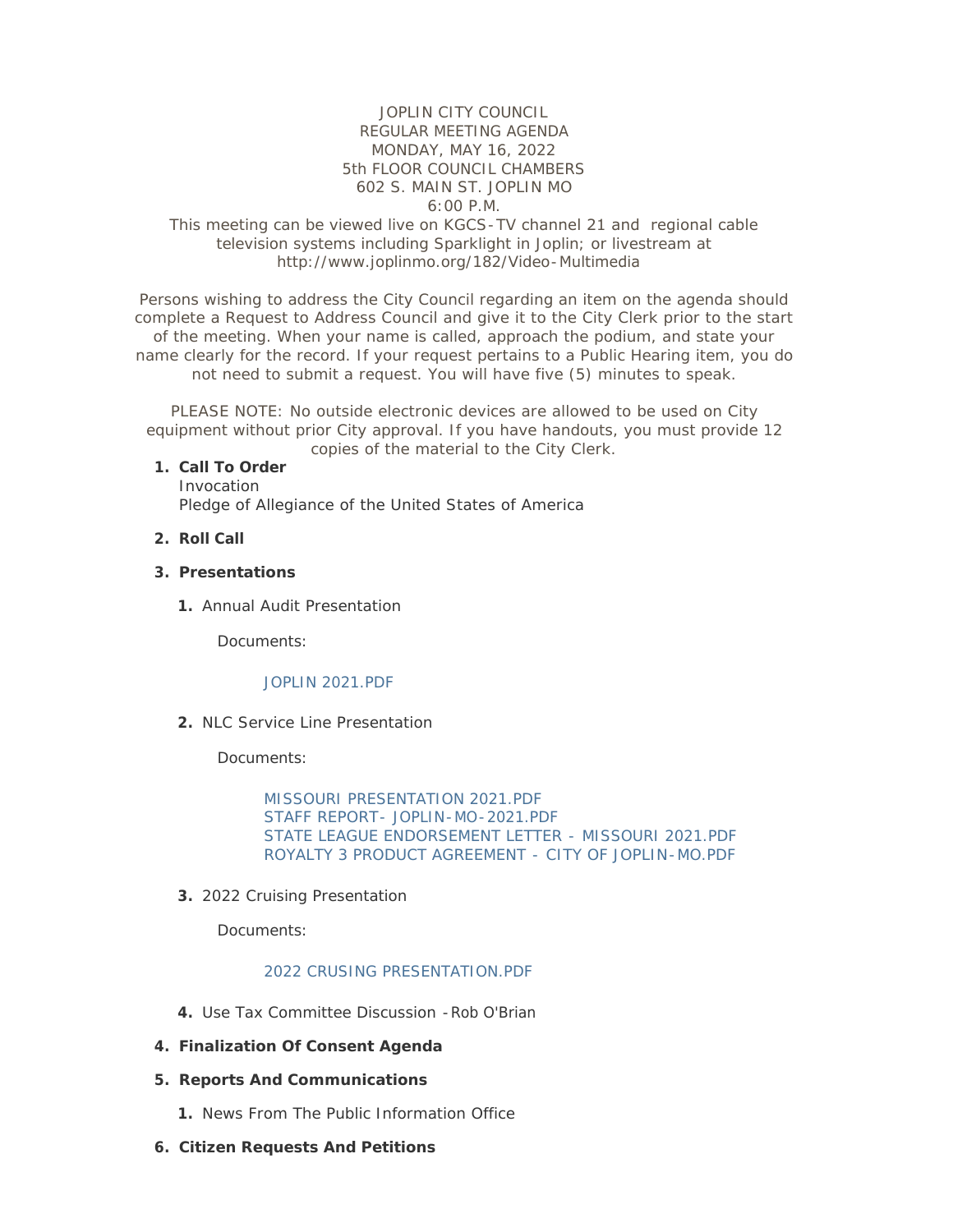- 1. Margey Upson Requested To Speak On Part 5
- Matt Lenhart Requested To Speak On Police, Freedom, Money Pits **2.**
- **3.** Tom Robertson Requested To Speak On Public Safety Tax/Pension
- Brian Evans Requested To Speak On Police Fire Pay, And Proposed Remedy **4.** For This Crisis
- **5.** David Powell Requested To Speak On Donation Credit
- **6.** Brad Barton Requested To Speak On Donation Credit
- **7.** Mike Seibert Requested To Speak On Donation Credit

# **Public Hearings 7.**

# **Consent Agenda 8.**

1. Minutes Of The May 2, 2022 City Council Meeting

Documents:

# [MAY 2, 2022 MINUTES.PDF](http://www.joplinmo.org/AgendaCenter/ViewFile/Item/8516?fileID=51258)

COUNCIL BILL NO. 2022-265 **2.**

AN ORDINANCE amending Ordinance No. 2004-256, passed by the Council of the City of Joplin, Missouri, November 15, 2004, by removing from District R-3 (Apartment House) and including in District C-3 (Commercial) property as described below and located at 655 S. Lavender Ln., City of Joplin, Jasper County, Missouri.

Documents:

# [CB2022-265.PDF](http://www.joplinmo.org/AgendaCenter/ViewFile/Item/8493?fileID=51073)

COUNCIL BILL NO. 2022-267 **3.** AN ORDINANCE providing the vacation of a utility easement lying on property Northeast of 2810 E Water's Edge Blvd., City of Joplin, Jasper County, Missouri.

Documents:

## [CB2022-267.PDF](http://www.joplinmo.org/AgendaCenter/ViewFile/Item/8494?fileID=51074)

## **Resolutions 9.**

# **Ordinances - Emergency 10.**

COUNCIL BILL NO. 2022-001 **1.**

AN ORDINANCE approving the 2022 Labor Agreement by and between the City of Joplin, Missouri, and the Fraternal Order of Police Lodge #27; authorizing the City Manager to execute the same by and on behalf of the City; and containing an emergency clause.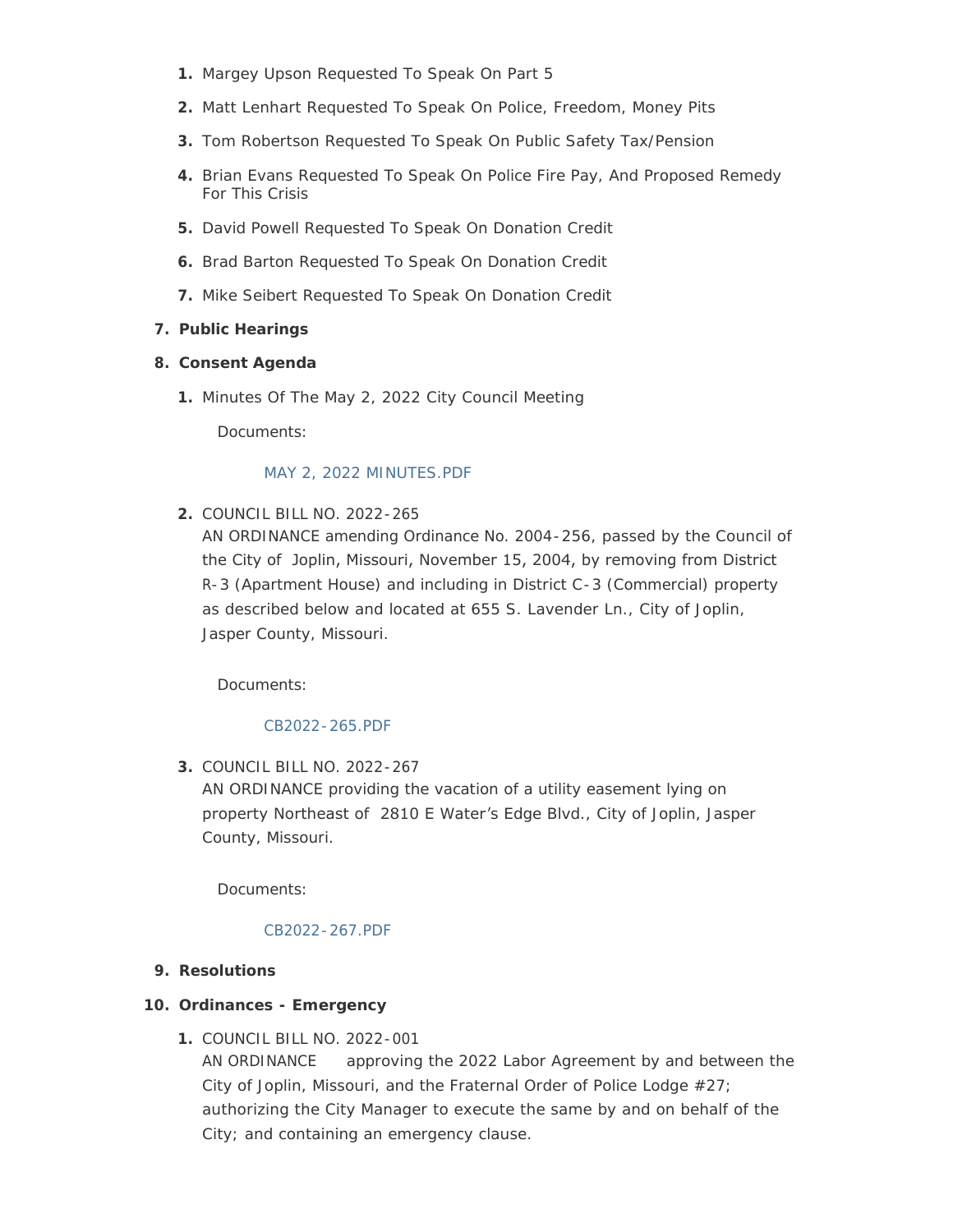Documents:

### [CB2022-001 LABOR AGREEMENT.PDF](http://www.joplinmo.org/AgendaCenter/ViewFile/Item/8517?fileID=51304)

COUNCIL BILL NO. 2022-002 **2.**

AN ORDINANCE approving the 2022 Labor Agreement by and between the City of Joplin, Missouri, and the Joplin Professional Firefighters IAFF Local 59, and authorizing the City Manager to execute the same by and on behalf of the City; and, containing an emergency clause.

Documents:

### [CB NO. 2022-002 COJ-FIRE-IAFF LABOR AGR-05132022021703.PDF](http://www.joplinmo.org/AgendaCenter/ViewFile/Item/8525?fileID=51303)

COUNCIL BILL NO. 2022-123 **3.**

AN ORDINANCE approving the City of Joplin to enter into a construction agreement with Joplin Industrial Electric Inc., in the amount of One Hundred Eighty-Six Thousand Four Hundred Ninety-Six and 00/100 Dollars (\$186,496.00) for construction of the Murphy Boulevard High Water Automated Gates System project (TS0804); and authorizing the City Manager or his designee to execute the same by and on behalf of the City of Joplin; and containing an emergency clause.

Documents:

[MURPHY BOULEVARD AUTOMATED GATES SUMMARY SHEET.PDF](http://www.joplinmo.org/AgendaCenter/ViewFile/Item/8505?fileID=51215) [COUNCIL BILL AUTOMATED GATES LOCATION MAP.PDF](http://www.joplinmo.org/AgendaCenter/ViewFile/Item/8505?fileID=51214) [BID SUMMARY.PDF](http://www.joplinmo.org/AgendaCenter/ViewFile/Item/8505?fileID=51216) [MURPHY BOULEVARD AUTOMATED GATES CB.PDF](http://www.joplinmo.org/AgendaCenter/ViewFile/Item/8505?fileID=51218) [AGREEMENT.PDF](http://www.joplinmo.org/AgendaCenter/ViewFile/Item/8505?fileID=51217)

COUNCIL BILL NO. 2022-357 **4.**

AN ORDINANCE approving the contract by and between the City of Joplin and USA Demolition for the demolition of the structure(s) and clearing of a lot located at 327 S. St. Charles Ave. in the City of Joplin, Missouri, for Three Thousand Eight Hundred dollars (\$3,800.00); providing how the cost thereof shall be paid; how the assessment thereof shall be made; and containing an emergency clause.

Documents:

[CB 2022-357 SUMMARY.PDF](http://www.joplinmo.org/AgendaCenter/ViewFile/Item/8496?fileID=51178) [CB 2022-357 BIDS.PDF](http://www.joplinmo.org/AgendaCenter/ViewFile/Item/8496?fileID=51176) [CB 2022-357 PICTURES.PDF](http://www.joplinmo.org/AgendaCenter/ViewFile/Item/8496?fileID=51177) [CB 2022-357.PDF](http://www.joplinmo.org/AgendaCenter/ViewFile/Item/8496?fileID=51179)

COUNCIL BILL NO. 2022-358 **5.**

AN ORDINANCE approving the contract by and between the City of Joplin and D & A Demolition for the demolition of the structure(s) and clearing of a lot located at 1611 S. Missouri Ave. in the City of Joplin, Missouri, for Five Thousand Six Hundred dollars (\$5,600.00); providing how the cost thereof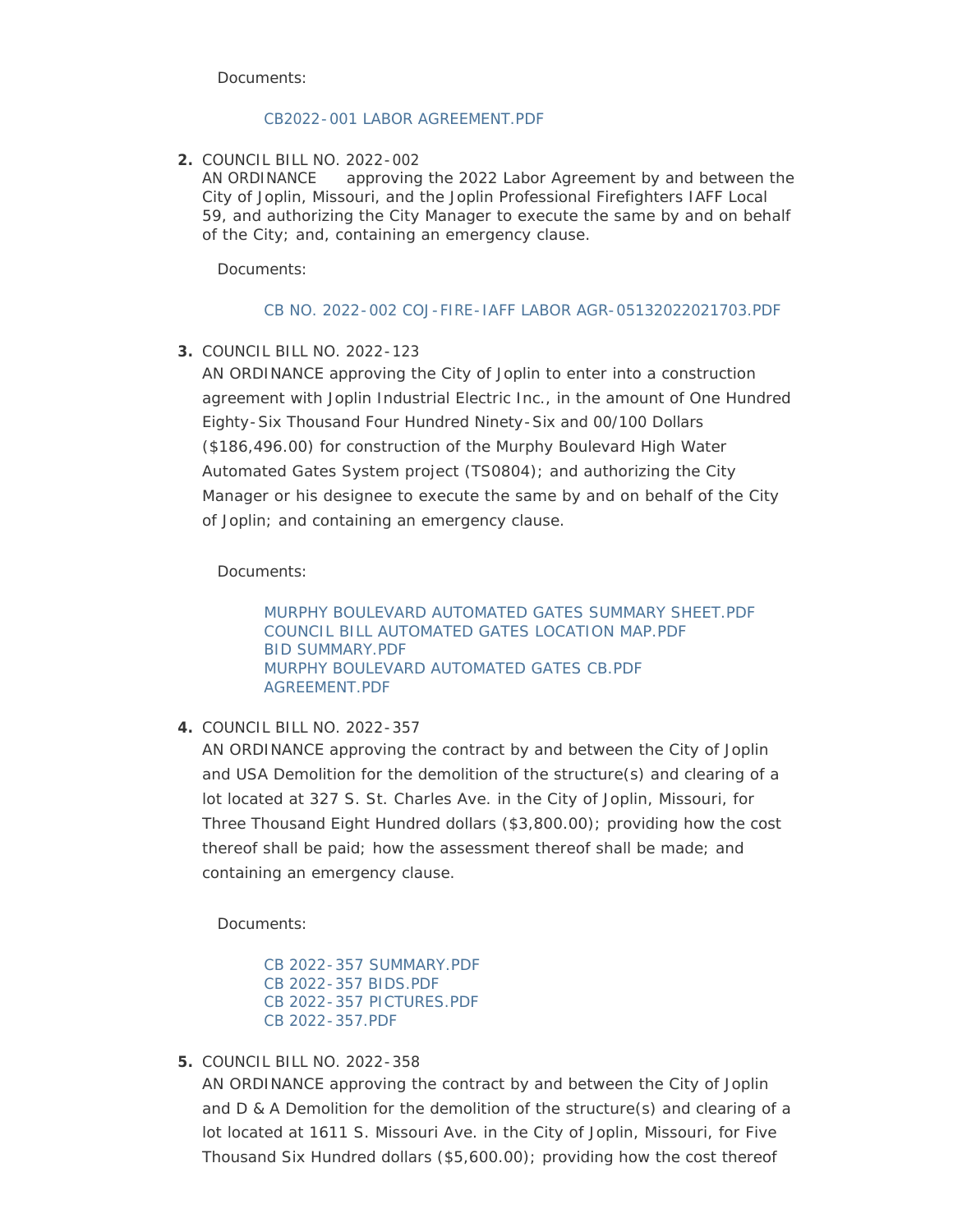shall be paid; how the assessment thereof shall be made; and containing an emergency clause.

Documents:

[CB 2022-358 SUMMARY.PDF](http://www.joplinmo.org/AgendaCenter/ViewFile/Item/8507?fileID=51224) [CB 2022-358 BIDS.PDF](http://www.joplinmo.org/AgendaCenter/ViewFile/Item/8507?fileID=51222) [CB 2022-358 PICTURES.PDF](http://www.joplinmo.org/AgendaCenter/ViewFile/Item/8507?fileID=51223) [CB 2022-358.PDF](http://www.joplinmo.org/AgendaCenter/ViewFile/Item/8507?fileID=51225)

COUNCIL BILL NO. 2022-359 **6.**

AN ORDINANCE approving the contract by and between the City of Joplin and Clay Cole Trucking for the demolition of the structure(s) and clearing of a lot located at 1201 S. Byers Ave. in the City of Joplin, Missouri, for Sixteen Thousand Five Hundred dollars (\$16,500.00); providing how the cost thereof shall be paid; how the assessment thereof shall be made; and containing an emergency clause.

Documents:

[CB 2022-359 SUMMARY.PDF](http://www.joplinmo.org/AgendaCenter/ViewFile/Item/8498?fileID=51186) [CB 2022-359 BID.PDF](http://www.joplinmo.org/AgendaCenter/ViewFile/Item/8498?fileID=51184) [CB 2022-359 PICTURES.PDF](http://www.joplinmo.org/AgendaCenter/ViewFile/Item/8498?fileID=51185) [CB 2022-359.PDF](http://www.joplinmo.org/AgendaCenter/ViewFile/Item/8498?fileID=51187)

COUNCIL BILL NO. 2022-401 **7.**

AN ORDINANCE approving an Agreement with Simpson Lawn Care, Inc. for RFP 2022-06, On-Call Nuisance Lot Mowing Service, and authorizing the City Manager or his designee to execute the same by and on behalf of the City of Joplin; and containing an emergency clause.

Documents:

[CB 2022-401 BID.PDF](http://www.joplinmo.org/AgendaCenter/ViewFile/Item/8499?fileID=51190) [CB 2022-401.PDF](http://www.joplinmo.org/AgendaCenter/ViewFile/Item/8499?fileID=51191) [CB 2022-401 SUMMARY.PDF](http://www.joplinmo.org/AgendaCenter/ViewFile/Item/8499?fileID=51241) [CB 2022-401 AGREEMENT.PDF](http://www.joplinmo.org/AgendaCenter/ViewFile/Item/8499?fileID=51283)

COUNCIL BILL NO. 2022-512 **8.**

AN ORDINANCE Calling an Election in the City of Joplin, Missouri to authorize the levy and imposition annually for municipal purposes of a tax which shall not exceed the maximum rate of one dollar on the one hundred dollars assessed valuation; and containing an emergency clause.

Documents: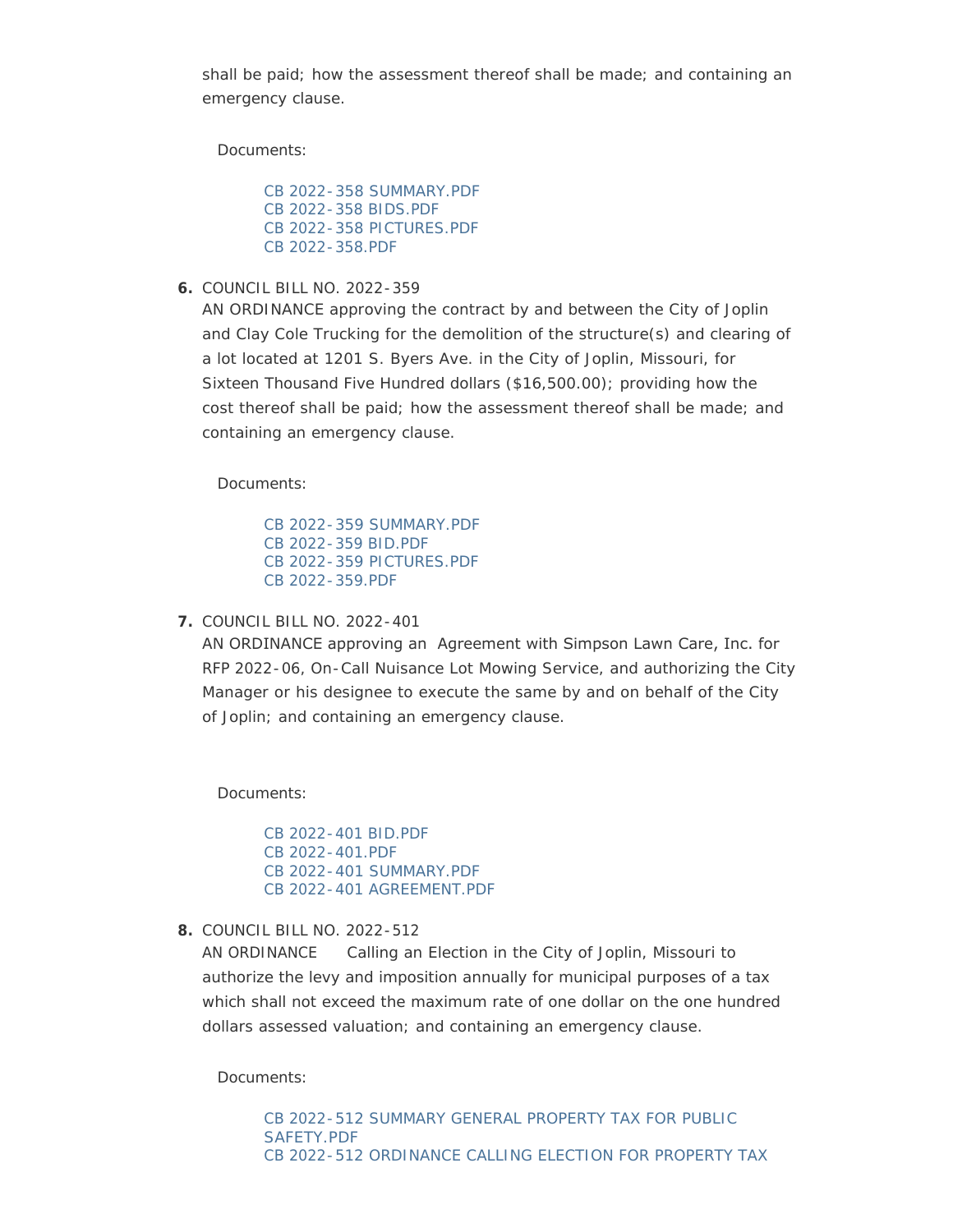### LEVY.PDF

### COUNCIL BILL NO. 2022-513 **9.**

AN ORDINANCE amending the Annual Budget of the City of Joplin for the Fiscal Year 2021-2022 as adopted by Ordinance 2021-149 on October 18, 2021, to adjust appropriations and containing an emergency clause.

Documents:

[CB 2022-513 SUMMARY BUDGET AMENDMENT.PDF](http://www.joplinmo.org/AgendaCenter/ViewFile/Item/8509?fileID=51238) [CB 2022-513 BUDGET AMENDMENT ORDINANCE.PDF](http://www.joplinmo.org/AgendaCenter/ViewFile/Item/8509?fileID=51239) [CB 2022-513 SCHEDULE A BUDGET AMENDMENT.PDF](http://www.joplinmo.org/AgendaCenter/ViewFile/Item/8509?fileID=51237)

### **Ordinances - First Reading 11.**

COUNCIL BILL NO. 2022-121 **1.**

AN ORDINANCE approving an agreement and a purchase order for Five Hundred Seventy-five Thousand and 00/100 Dollars (\$575,000.00) with Ace Pipe Cleaning, Inc., for the 2022 Evaluation and Rehabilitation Toolbox for Wastewater Collection System Project; authorizing the City Manager or his designee to execute the same by and on behalf of the City of Joplin.

Documents:

[CB2022-121 SUMMARY SHEET - AGREEMENT AND PO-](http://www.joplinmo.org/AgendaCenter/ViewFile/Item/8500?fileID=51196)WORKORDER2022A.PDF [CB2022-121 BID SUMMARY SHEET\\_2022 AGREEMENT AND PO-](http://www.joplinmo.org/AgendaCenter/ViewFile/Item/8500?fileID=51195)WORKORDER2022A.PDF CB2022-121 AGREEMENT [ACEPIPE\\_JOPLINCONSTRUCTIONCONTRACTFORM-](http://www.joplinmo.org/AgendaCenter/ViewFile/Item/8500?fileID=51193)LOCALFUNDING2022.PDF [CB2022-121 SCHEDULE OF PAY ITEMS\\_2022TOOLBOXTOB\\_04-06-](http://www.joplinmo.org/AgendaCenter/ViewFile/Item/8500?fileID=51194) 22.PDF [CB2022-121 ORDINANCE - ACEPIPE\\_AGREEMENT AND PO-](http://www.joplinmo.org/AgendaCenter/ViewFile/Item/8500?fileID=51197)WORKORDER2022A.PDF [CB2022-121 EXHIBIT - AGREEMENT AND PO-WORKORDER 2022A.PDF](http://www.joplinmo.org/AgendaCenter/ViewFile/Item/8500?fileID=51192)

COUNCIL BILL NO. 2022-122 **2.**

AN ORDINANCE approving a work authorization with Allgeier, Martin and Associates, Inc. in the not to exceed amount of Ninety-Nine Thousand and 00/100 Dollars (\$99,000.00) for the Wastewater Collection System Rehabilitation Toolbox Project; and authorizing the City Manager or his designee to execute the same by and on behalf of the City of Joplin.

Documents:

[CB2022-122 - SUMMARY SHEET - AMA REHAB TOOLBOX PROJECT](http://www.joplinmo.org/AgendaCenter/ViewFile/Item/8506?fileID=51220)  MGMT.PDF [CB2022-122 - ORDINANCE - AMA REHAB TOOLBOX PROJECT](http://www.joplinmo.org/AgendaCenter/ViewFile/Item/8506?fileID=51219)  MGMT.PDF [WA AMA-OC22-005 04-20-2022 COMPLETE REVISED 05-09-](http://www.joplinmo.org/AgendaCenter/ViewFile/Item/8506?fileID=51221) 2022.PDF